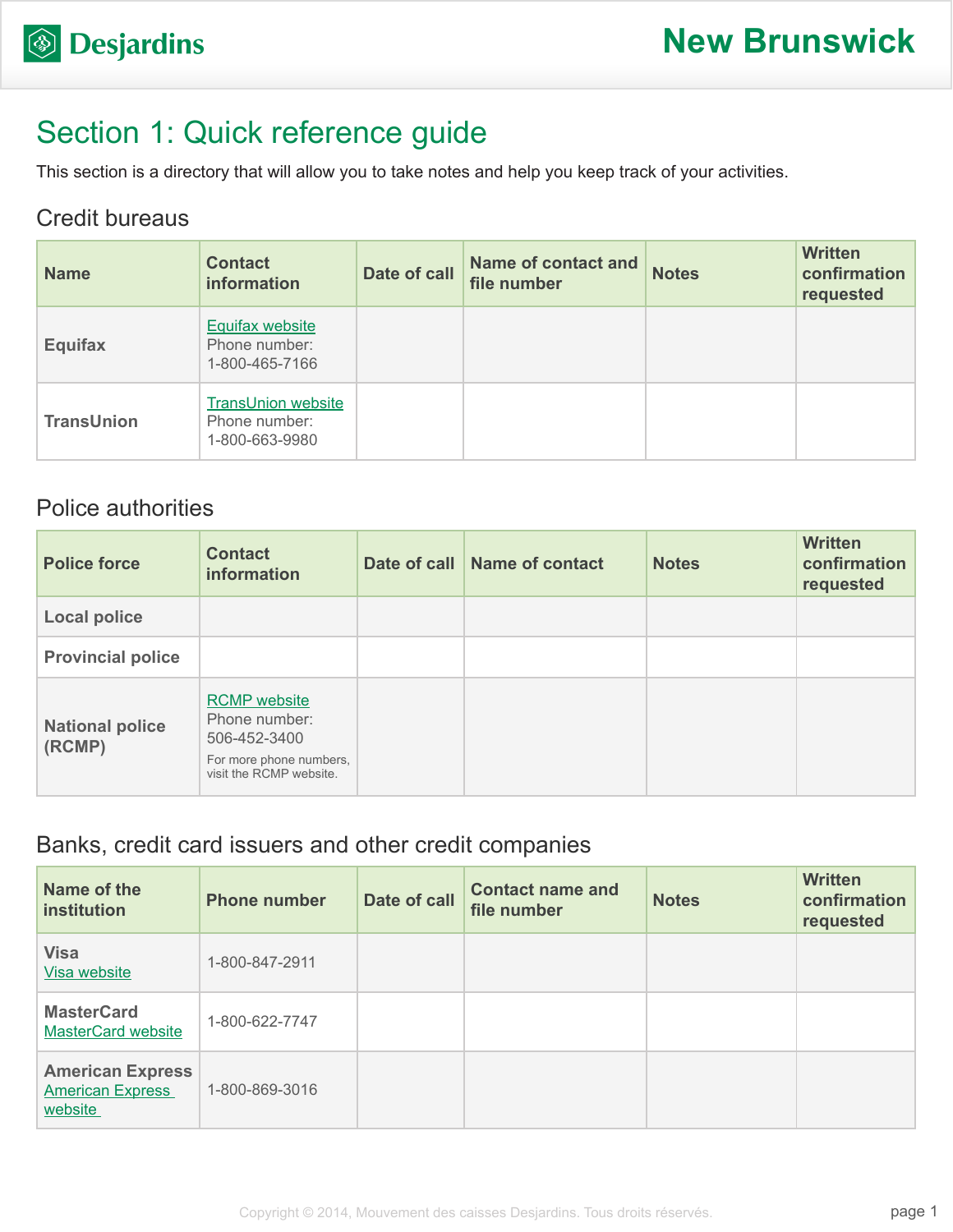

| Name of the<br>institution                                                                                                      | <b>Phone number</b> | Date of call | <b>Contact name and</b><br>file number | <b>Notes</b> | <b>Written</b><br>confirmation<br>requested |
|---------------------------------------------------------------------------------------------------------------------------------|---------------------|--------------|----------------------------------------|--------------|---------------------------------------------|
| <b>Canadian Bankers</b><br><b>Association -</b><br><b>List of banks</b><br>operating in<br>Canada<br><b>Association website</b> |                     |              |                                        |              |                                             |
| <b>Ombudsman for</b><br><b>Banking Services</b><br>and Investments<br>Ombudsman website                                         | 1-888-451-4519      |              |                                        |              |                                             |

## Other organizations that issue cards and licences

| Name of the<br>organization                                                                     | <b>Contact</b><br><b>information</b>                                                                                                      | <b>Date of call</b> | Name of contact and<br>file number | <b>Notes</b> | <b>Written</b><br>confirmation<br>requested |
|-------------------------------------------------------------------------------------------------|-------------------------------------------------------------------------------------------------------------------------------------------|---------------------|------------------------------------|--------------|---------------------------------------------|
| <b>Employment</b><br>and Social<br><b>Development</b><br>Canada<br>(social insurance<br>number) | <b>ESDC</b> website<br>Phone number:<br>1-800-622-6232                                                                                    |                     |                                    |              |                                             |
| <b>Passport Canada</b>                                                                          | Passport Canada<br>website<br>Phone number:<br>1-800-567-6868<br>Calls outside<br>Canada and the<br>U.S.: 819-997-8338                    |                     |                                    |              |                                             |
| <b>International</b><br>driver's licences<br>(issued by CAA)                                    | <b>CAA</b> website<br><b>CAA Atlantic</b><br>Phone number:<br>1-800-561-8807 or<br>1-800-222-4357                                         |                     |                                    |              |                                             |
| Immigration<br>and Citizenship<br><b>Canada</b>                                                 | Immigration and<br>Citizenship Canada<br>website<br>Phone number:<br>1-888-242-2100<br>For permanent<br>resident cards:<br>1-800-255-4541 |                     |                                    |              |                                             |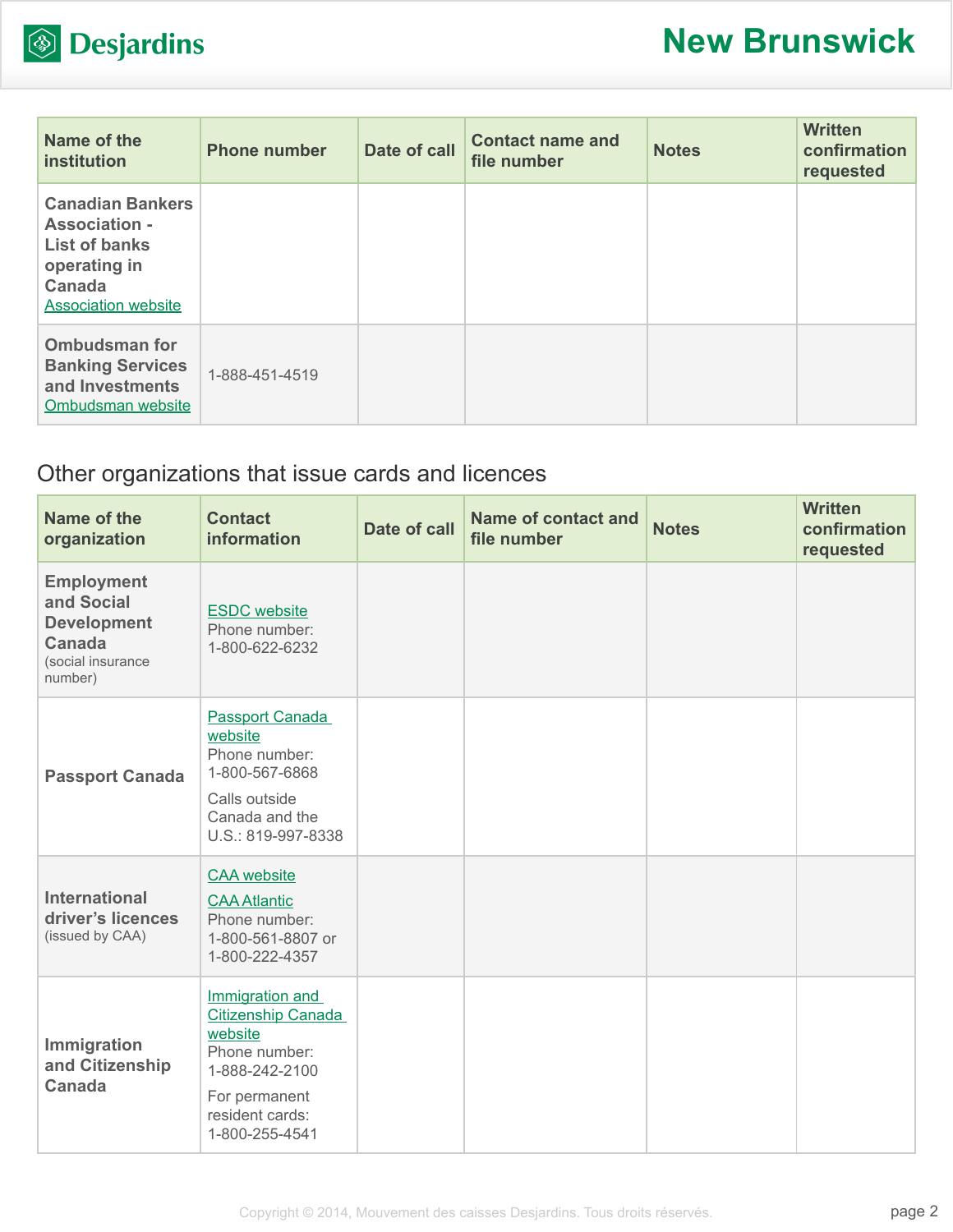

| Name of the<br>organization                                                               | <b>Contact</b><br>information                          | Date of call | <b>Name of contact and</b><br>file number | <b>Notes</b> | <b>Written</b><br>confirmation<br>requested |
|-------------------------------------------------------------------------------------------|--------------------------------------------------------|--------------|-------------------------------------------|--------------|---------------------------------------------|
| <b>Employment</b><br>and Social<br><b>Development</b><br>Canada<br>(Old Age Security)     | <b>ESDC</b> website<br>Phone number:<br>1-800-277-9915 |              |                                           |              |                                             |
| <b>Provincial health</b><br>card                                                          |                                                        |              |                                           |              |                                             |
| <b>Hospital cards</b>                                                                     |                                                        |              |                                           |              |                                             |
| <b>Other licensing</b><br>agencies                                                        |                                                        |              |                                           |              |                                             |
| Vital statistics,<br>birth, marriage<br>and death<br>certificates                         |                                                        |              |                                           |              |                                             |
| <b>Membership</b><br>cards<br>(sports clubs,<br>gyms, professional<br>associations, etc.) |                                                        |              |                                           |              |                                             |

## Organizations that provide information and assistance

| Name of the<br>organization                  | <b>Contact</b><br><b>information</b>                                                       | Date of call | <b>Name of contact and</b><br>file number | <b>Notes</b> | <b>Written</b><br>confirmation<br>requested |
|----------------------------------------------|--------------------------------------------------------------------------------------------|--------------|-------------------------------------------|--------------|---------------------------------------------|
| <b>Canadian Anti-</b><br><b>Fraud Centre</b> | <b>Canadian Anti-Fraud</b><br>Centre website<br>Phone number:<br>1-888-495-8501            |              |                                           |              |                                             |
| <b>Competition</b><br><b>Bureau</b>          | <b>Competition Bureau</b><br>website<br>Phone number:<br>819-997-4282 or<br>1-800-348-5358 |              |                                           |              |                                             |
| <b>Canadian</b><br><b>Council of Better</b>  | <b>BBB</b> website<br>Phone number:<br>613-789-5151 or<br>416-644-4936                     |              |                                           |              |                                             |
| <b>Business Bureaus</b>                      | Maritimes:<br>902-422-6581 or<br>1-877-663-2363                                            |              |                                           |              |                                             |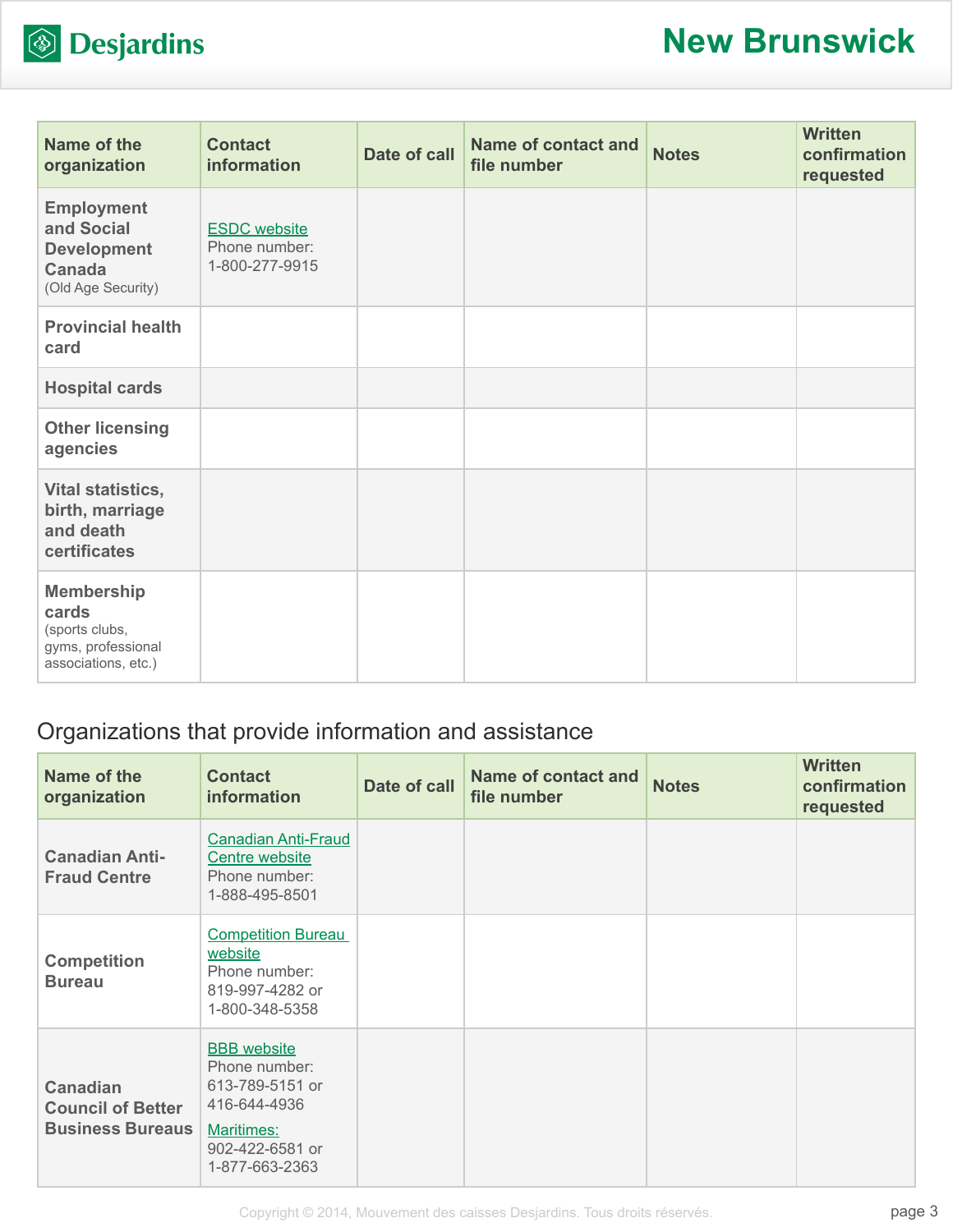# Section 2: Directory of organizations that can help you

List of organizations you should contact if you discover or suspect you are the victim of identity theft. It will help you keep track of your activities and take action to minimize damages and restore your identity.

## National resources

#### Credit bureaus

| Name of the<br>organization | Name of the organization                                  | <b>Description</b>                                                                                                                                                               |
|-----------------------------|-----------------------------------------------------------|----------------------------------------------------------------------------------------------------------------------------------------------------------------------------------|
| <b>Equifax</b>              | Equifax website<br>Phone number: 1-800-465-7166           | To get a copy of your credit report, request corrections when<br>necessary and put a fraud alert on your file.<br>Please note that this alert will be valid for a 6 year period. |
| <b>TransUnion</b>           | <b>TransUnion website</b><br>Phone number: 1-800-663-9980 | To get a copy of your credit report, request corrections when<br>necessary and put a fraud alert on your file.<br>Please note that this alert will be valid for a 6 year period. |

### Identity theft prevention organizations

| Name of the<br>organization                                            | <b>Contact information</b>                                                                                  | <b>Description</b>                                                           |
|------------------------------------------------------------------------|-------------------------------------------------------------------------------------------------------------|------------------------------------------------------------------------------|
| <b>Canadian Anti-</b><br><b>Fraud Centre</b>                           | <b>Canadian Anti-Fraud Centre</b><br>website<br>Phone number:<br>1-888-495-8501 or 1-705-495-8501           | To report telemarketing, Internet (email) or any type of financial<br>fraud. |
| <b>Canadian Health</b><br><b>Care Anti-Fraud</b><br><b>Association</b> | <b>CHCAFA</b> website<br>Phone number:<br>416-593-2633 or 1-866-962-4222                                    | To report health care fraud.                                                 |
| <b>RCMP's Scams</b><br>and Fraud section                               | <b>RCMP</b> website<br>Phone number: 506-452-3400<br>For more telephone numbers, visit the RCMP<br>website. | To report cases of fraud that did not occur online.                          |

#### Government agencies

| Name of the<br>organization                                     | <b>Contact information</b>                          | <b>Description</b>                                                                                                                                                                                                                                   |
|-----------------------------------------------------------------|-----------------------------------------------------|------------------------------------------------------------------------------------------------------------------------------------------------------------------------------------------------------------------------------------------------------|
| <b>Employment</b><br>and Social<br><b>Development</b><br>Canada | <b>ESDC</b> website<br>Phone number: 1-800-622-6232 | To report that your social insurance number is being used<br>fraudulently and to request that it be destroyed and new one<br>issued.<br>Please note that if a new SIN is requested, you will be<br>responsible for 2 SINs for the rest of your life. |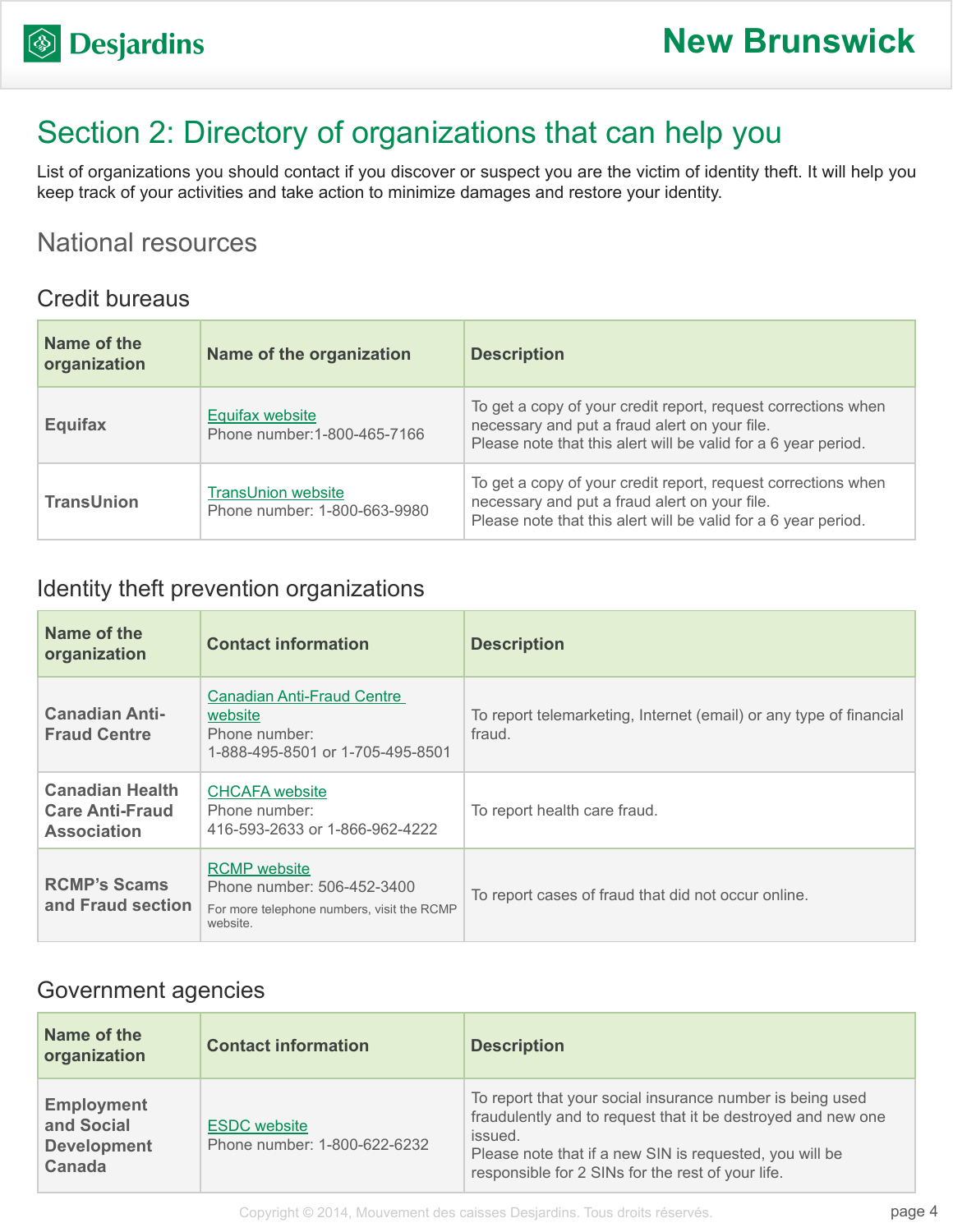

| Name of the<br>organization                                                           | <b>Contact information</b>                                                                                                               | <b>Description</b>                                                                                                                                                                      |
|---------------------------------------------------------------------------------------|------------------------------------------------------------------------------------------------------------------------------------------|-----------------------------------------------------------------------------------------------------------------------------------------------------------------------------------------|
| <b>Passport Canada</b>                                                                | <b>Passport Canada</b><br>Phone number: 1-800-567-6868<br>Calls outside Canada and the U.S.:<br>819-997-8338                             | To report that your passport is perhaps being used fraudulently<br>and to request a new one, where applicable.                                                                          |
| Immigration<br>and Citizenship<br><b>Canada</b>                                       | <b>Immigration and Citizenship</b><br>Canada website<br>Phone number: 1-888-242-2100<br>For a permanent resident card:<br>1-800-255-4541 | To report that your proof of citizenship or landed immigrant card<br>are perhaps being used fraudulently and to request that it be<br>destroyed and a new one issued, where applicable. |
| <b>Employment</b><br>and Social<br><b>Development</b><br>Canada<br>(Old Age Security) | <b>ESDC</b> website<br>Phone number: 1-800-277-9914                                                                                      | To report that your identity is perhaps being used to receive<br>OAS cheques fraudulently.                                                                                              |
| <b>Canada Revenue</b><br><b>Agency</b>                                                | <b>Canada Revenue Agency website</b><br>Phone number: 1-800-267-6999 or<br>1-888-892-5667                                                | To check whether a charity is registered.                                                                                                                                               |
| <b>RCMP</b><br>(Canadian Firearms<br>Program)                                         | <b>RCMP</b> website<br>Phone number:<br>613-993-7267 or 1-800-731-4000                                                                   | To get a new firearm permit.                                                                                                                                                            |

## Other agencies

| Name of the organization                                                                                            | <b>Contact information</b>                                                                                                  |
|---------------------------------------------------------------------------------------------------------------------|-----------------------------------------------------------------------------------------------------------------------------|
| <b>Office of the Privacy Commissioner of Canada</b>                                                                 | Commissioner's website<br>Phone number: 613-947-1698 or 1-800-282-1376                                                      |
| <b>Canadian Bankers Association</b><br>To consult the Canadian Code of Practice for Consumer Debit<br>Card Services | <b>Association website</b><br>Phone numbers:<br>Head office: 416-362-6092<br>Montreal: 514-840-8747<br>Ottawa: 613-234-4431 |
| <b>Consumer's Association of Canada</b>                                                                             | <b>Association website</b><br>Phone number: 613-238-2533                                                                    |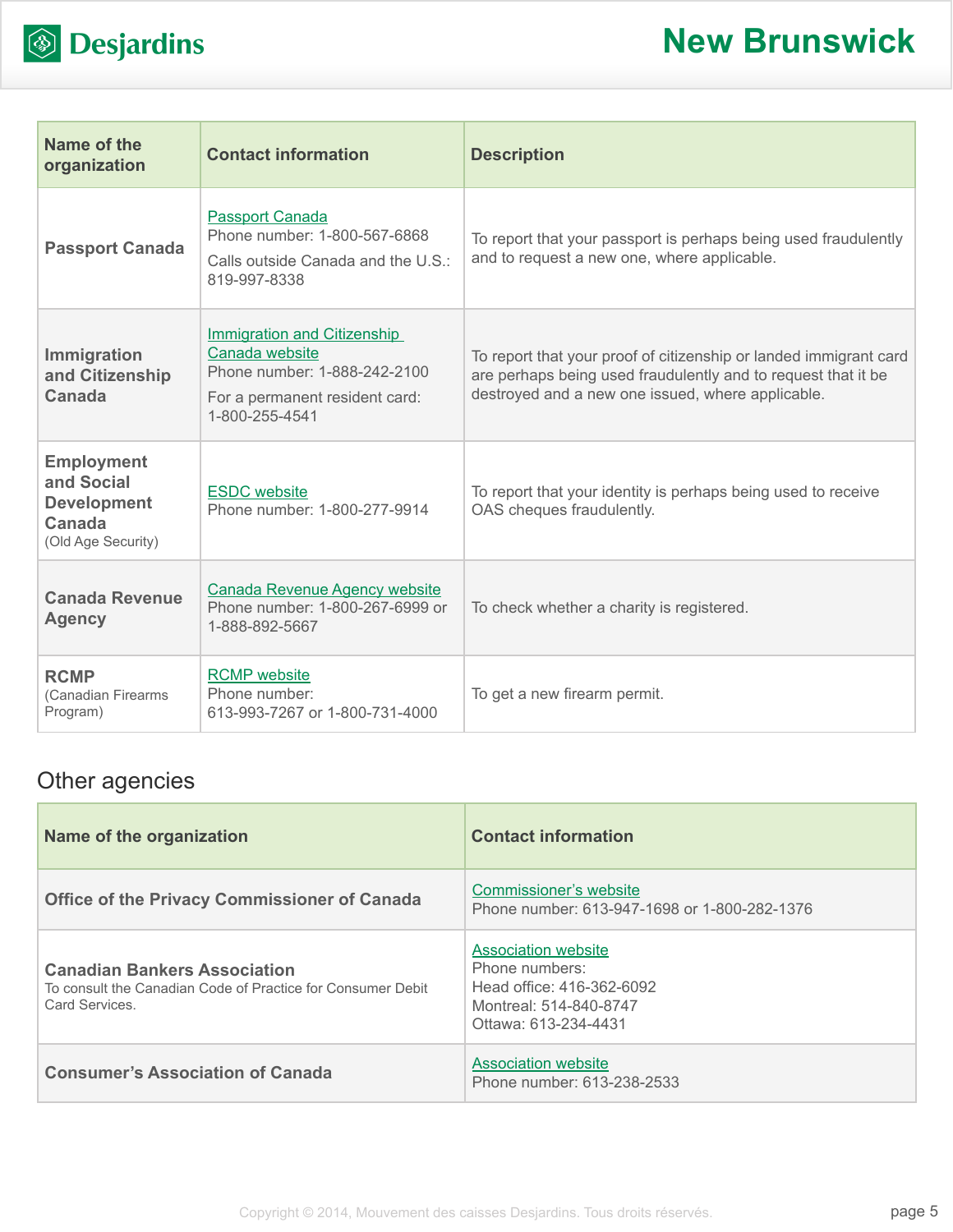

|  | <b>S</b> Desjardins |
|--|---------------------|
|--|---------------------|

| <b>Name of the organization</b>                    | <b>Contact information</b>                                                                                                                                             |
|----------------------------------------------------|------------------------------------------------------------------------------------------------------------------------------------------------------------------------|
| <b>Canadian Council of Better Business Bureaus</b> | <b>BBB</b> website<br>Phone number: 613-789-5151 or 416-644-4936<br>Maritimes:<br>Phone number: 902-422-6581 or 1-877-663-2363<br>1-800-48-5358                        |
| <b>Retail Council of Canada</b>                    | <b>RCC</b> website<br>Phone number: 1-888-373-8245<br>Atlantic: 902-422-4144 or 1-855-422-4144<br>Grocery Division - Primary: 1-888-373-8245                           |
| <b>Credit Counselling Canada</b>                   | <b>Credit Counselling Canada website</b><br>Phone number: 1-888-527-8999<br><b>Credit Counselling Services of Atlantic Canada Inc.</b><br>Phone number: 1-888-753-2227 |
| <b>Public Interest Advocacy Centre</b>             | <b>PIAC</b> website<br>Phone number: 613-562-4002                                                                                                                      |
| <b>Interac Association</b>                         | Interac website<br>Phone number: 416-632-8550 or 1-855-789-2979                                                                                                        |
| <b>Consumer Measures Committee</b>                 | Committee website<br>Fax number: 613-952-6927                                                                                                                          |

## Provincial resources

| Name of the<br>organization                                           | <b>Contact information</b>                                                                       | <b>Description</b>                    |
|-----------------------------------------------------------------------|--------------------------------------------------------------------------------------------------|---------------------------------------|
| <b>NB Government</b><br>- Department of<br><b>Public Safety</b>       | <b>New Brunswick website</b>                                                                     | Driver's licence and registration     |
| <b>NB Medicare -</b><br>Department of<br><b>Health &amp; Wellness</b> | <b>New Brunswick website</b><br>Phone numbers:<br>506-457-4800<br>506-684-7901 or 1-888-762-8600 | Health and health insurance card      |
| <b>Vital Statistics</b><br><b>Agency</b>                              | <b>New Brunswick website</b><br>Phone numbers:<br>506-453-2385<br>506-684-7901 / 1-888-762-8600  | Birth, marriage and death certificate |